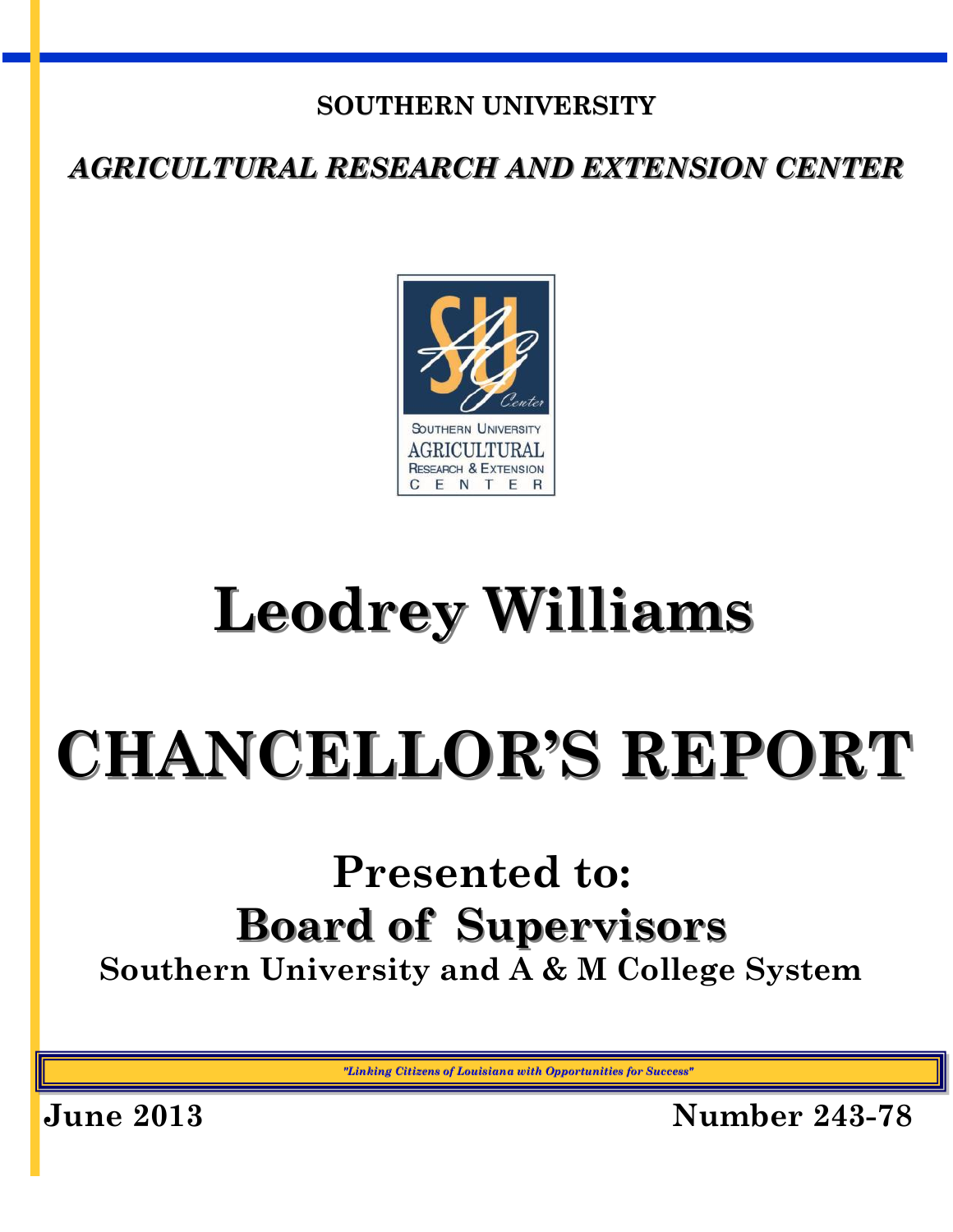## **SU Ag Center Hosts National Conference**

#### *Southern University Ag Center*

**Leodrey Williams**  Chancellor

**Adell Brown Jr.**  Exec. Vice Chancellor/Vice Chancellor for Research

**Gina E. Eubanks** Vice Chancellor for Extension

**Linda Batiste** Director of Finance

**Christopher Rogers** Director of Technology Services

**Editors** Bridget Udoh Donna C. Badon

**A. O. Williams Hall** P.O. Box 10010 Baton Rouge, LA 70813

**Tel**: (225) 771-2242

**Fax**: (225) 771-2861

**Website**: www.suagcenter.com

Southern University Agricultural Research and Extension Center, an entity of the Southern University System, Leodrey Williams, Chancellor; Ronald Mason, Jr., System President,; Attorney Bridget A. Dinvaut, Chairman, Board of Supervisors. It is issued in furtherance of the Cooperative Extension Work Act of December 1971, and the Agricultural Research Program, in cooperation with the U.S. Department of Agriculture. All educational programs conducted by the Southern University Agricultural Research and Extension Center are provided to all persons regardless of race, national origin, or disability. © 2008 SU Ag Center.

The Southern University and Louisiana State University Agricultural Centers jointly hosted the 2013 National Extension and Research Administrative Officer's Conference (NERAOC) in New Orleans, Louisiana. The conference was held May 5-8 for more than 500 officials from landgrant institutions, experiment stations and the National institute of Food and Agriculture (NIFA) registered attendees. This year's conference themed "Partners in the Journey" was critical and slated to assist participants in best practices of collaborating to reduce costs.

In his welcome address on May 6, Deputy Director for Food and  $Common$  m munity  $Re$ sources Dr. Ralph Otto, commended partici-

pants for work they are doing and also spoke about the FY 2013 Federal Budgets. Chancellor Bill Richardson, LSU Ag Center and Chancellor Leodrey Williams, SU Ag Center also addressed the participants and discussed the current budget situation in the State of Louisiana. Both chancellors urged attendees to take some time to tour the rich cultural and historical heritage in New Orleans and the surrounding areas and to help boost Louisiana economy by spending some money while they are here in the state. In her address on behalf of the Louisiana Commissioner for Agriculture & Forestry, the Associate Commissioner for Public Policy and Governmental Affairs, Dr. Carrie Castille, spoke about the significant

role of New Orleans ports in US agricultural exports. Dr. Calvin Mackie, author, mentor a nd motiva tiona l speaker in his keynote speech, urged the attendees to continue providing hope to all including the hopeless, underserved, socioeconomically disadvantaged youth and families, despite budget uncertainties.

Session presenters from the SU Ag Center and their topics included: Oscar Udoh, USDA Success In Communities; Belinda Mack, Financial Reporting; Linda Batiste, Ethics: Don't Come to the Job Without It; De'Shoin York, Eating Healthy on the Road; and Kenyatta Smith, 1862/1890 Best Practices in collaboration.



**L-r: Chancellor Williams welcomes conference attendees; Linda Batiste, Oscar Udoh, and De'shoin Friendship present in concurrent breakout sessions.**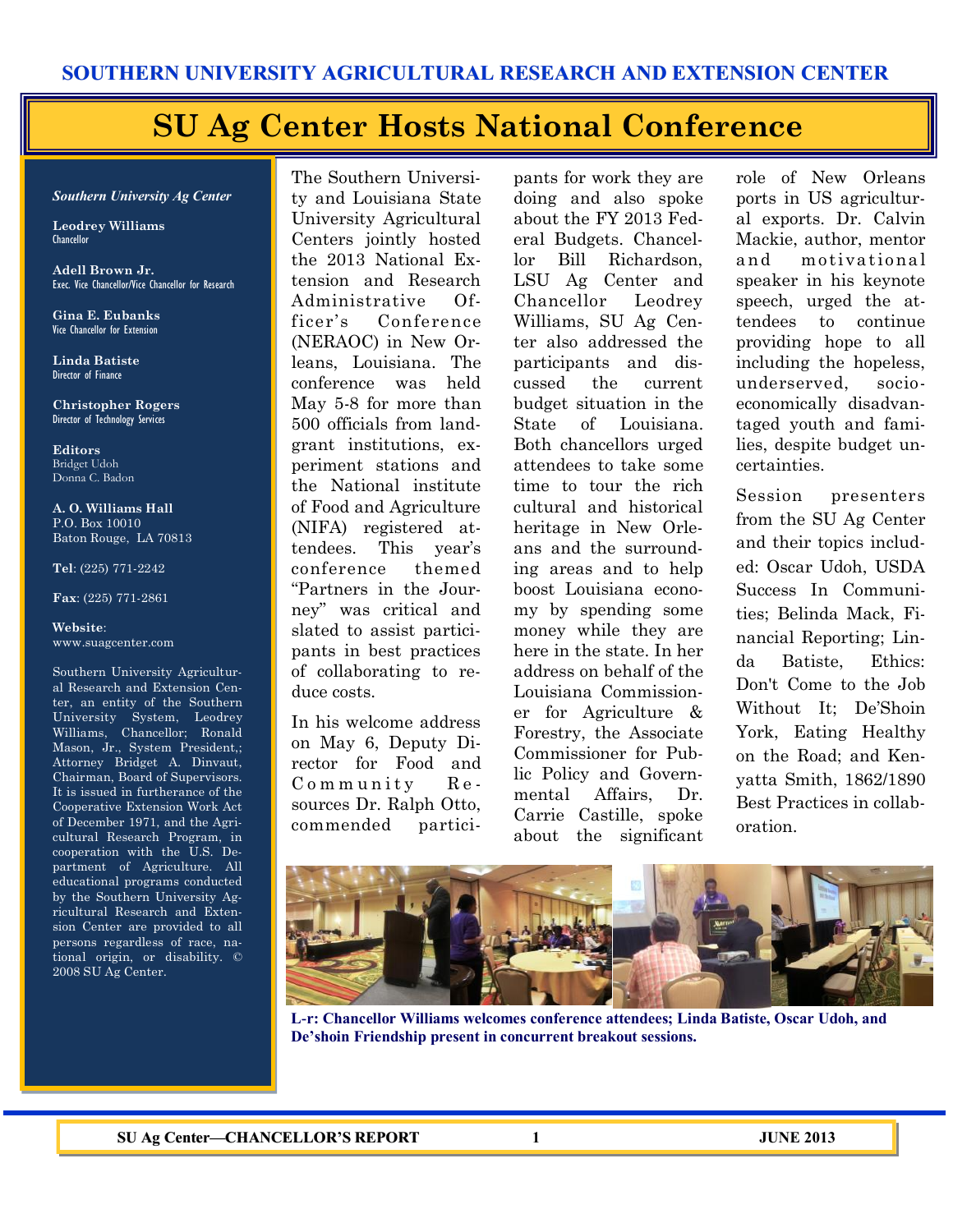#### **SOUTHERN UNIVERSITY AGRICULTURAL RESEARCH AND EXTENSION CENTER**

## **7th Annual Goat Field Day Brings New People to the SU Ag Center**

The 7th Annual Goat Field Day was held on Saturday, May 4, 2013 at the Maurice A. Edmond Livestock arena. Approximately 60 producers and extension personnel made their way to Baton Rouge to learn more about the goat industry and obtain updates on the SU Ag Center's goat research. In addition to having a large number of participants from Louisiana, there were producers in attendance from Mississippi. The event was sponsored by the SU Ag Center, LSU School of Veterinary Medicine and LSU AgCenter. Coca Cola Co. of Baton Rouge; NASS, USDA; Tri-Parish Coop, Slaughter, Louisiana; and Purina Mills LLC, St. Louis, Missouri made financial and material contributions for the event.

This year's speakers covered a variety of topics relevant to the goat industry including active goat related projects at the SU Ag Center, small ruminant parasite issues, goat meat processing and marketing, the status of the dairy goat industry, holistic health management practices, and more. The afternoon sessions were hands-on training in fecal egg counting, soil testing and FAMACHA© training and certification. The culmination and highlight of the event was a farm tour where participants had an opportunity to learn more about the ongoing sequential/ mixed species grazing project at the Ag Center Experiment Station.

To contact the event organizer, Sebhatu Gebrelul, professor of animal science, please call 225-771-  $3841$  or email Sebha[tu\\_gebrelul@suagcenter.com](mailto:Sebhatu_gebrelul@suagcenter.com)



**Field Day attendees soak up information**

### **SU Ag Center-Communities of Color Network Sponsors Women Chef Show Off**

The Communities of Color Network (CoC) was a sponsor for the 18th Annual Women Chef Show Off held at the Belle of Baton Rouge Casino & Hotel Atrium on Thursday, May 2, 2013. The CoC Network provided an educational tabletop display regarding the dangers of tobacco use and secondhand smoke. Literature and brochures were also available for participants.

This fundraiser was held by the IRIS Domestic Violence Center whose mission is to end domestic violence against women in the Baton Rouge area. Many people took part in the silent and live auctions and shared food from area artisans. The guests of CoC in attendance are community advocates and partners for healthier living in the Baton Rouge area.



Front row l-r: Bernice Carter, Gloria London and Myrtis Piper. Standing l-r: LaKeesha Giddens, Fatemeh Malekian, Linda E. Brown, CoC Director, Frankie Poland, CoC Regional Coordinator and Lori Lawson.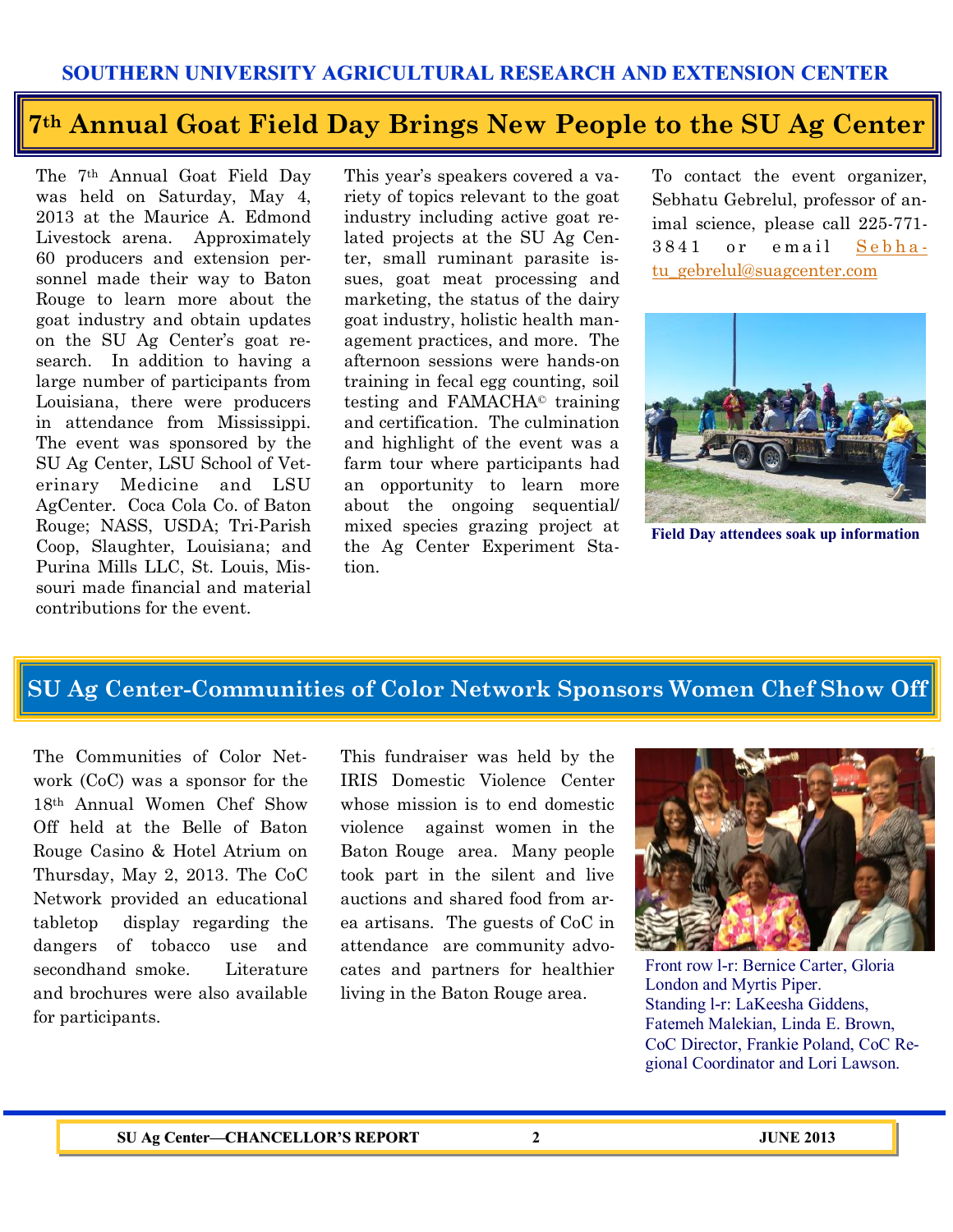## **SU Ag Center project helps community youth improve health**

Neighborhoods through the Development of School Garden's project, on May 31, 2013 recorded the first of many segments that will encourage healthy living during the school year and the summer. Typically, youth engage in more sedentary activities during their "down time" than when school is in session. But, the Ag Center team had a different summer planned for a group of youth. Their partnership with Exxon Mobil's YMCA affords youth the opportunity to continue planting gardens and engaging in physical fitness activities during the summer to further reiterate the need to eat and exercise for healthier living. The skills that youth ages, 6-14 will learn are transferable to their homes, schools, and neighborhoods.

Mr. Ron Smith, Executive Director for Exxon Mobil's YMCA is an asset to the program and very "hands-on" with ensuring successful outcomes for participating youth.

This USDA/NIFA funded Capacity Building Grant project is directed by Tiffany Franklin, Extension Associate, assisted by Stephanie Elwood, Extension Associate-Community Gardens. The National Institute of Food and Agriculture is an agency of US Department of Agriculture.

"The SU Ag Center is delighted to partner with Louisiana Public Broadcasting to assist with marketing and publicizing our project! This is only the beginning of great things to come! Stay tuned," says Franklin.

Keith Crews, Cameraman and Dorothy Kendrick, Senior Producer, both from LPB, were excellent to work with. Also present at the taping was Kristen Hogan, Marketing Director, YMCA of the Capital Area.

For more information on the "Eradicating Food Deserts in Neighborhoods through the Development of School Gardens" project, contact Tiffany Wilkerson -Franklin at 225-771-2775 or via email at:

[tiffany\\_franklin@suagcenter.com](mailto:tiffany_franklin@suagcenter.com)



L-r: Kristen Hogan, Ron Smith, Tiffany Franklin set stage to record segment



Crews gets Franklin ready for taping.



Elwood and Franklin with participating students in the garden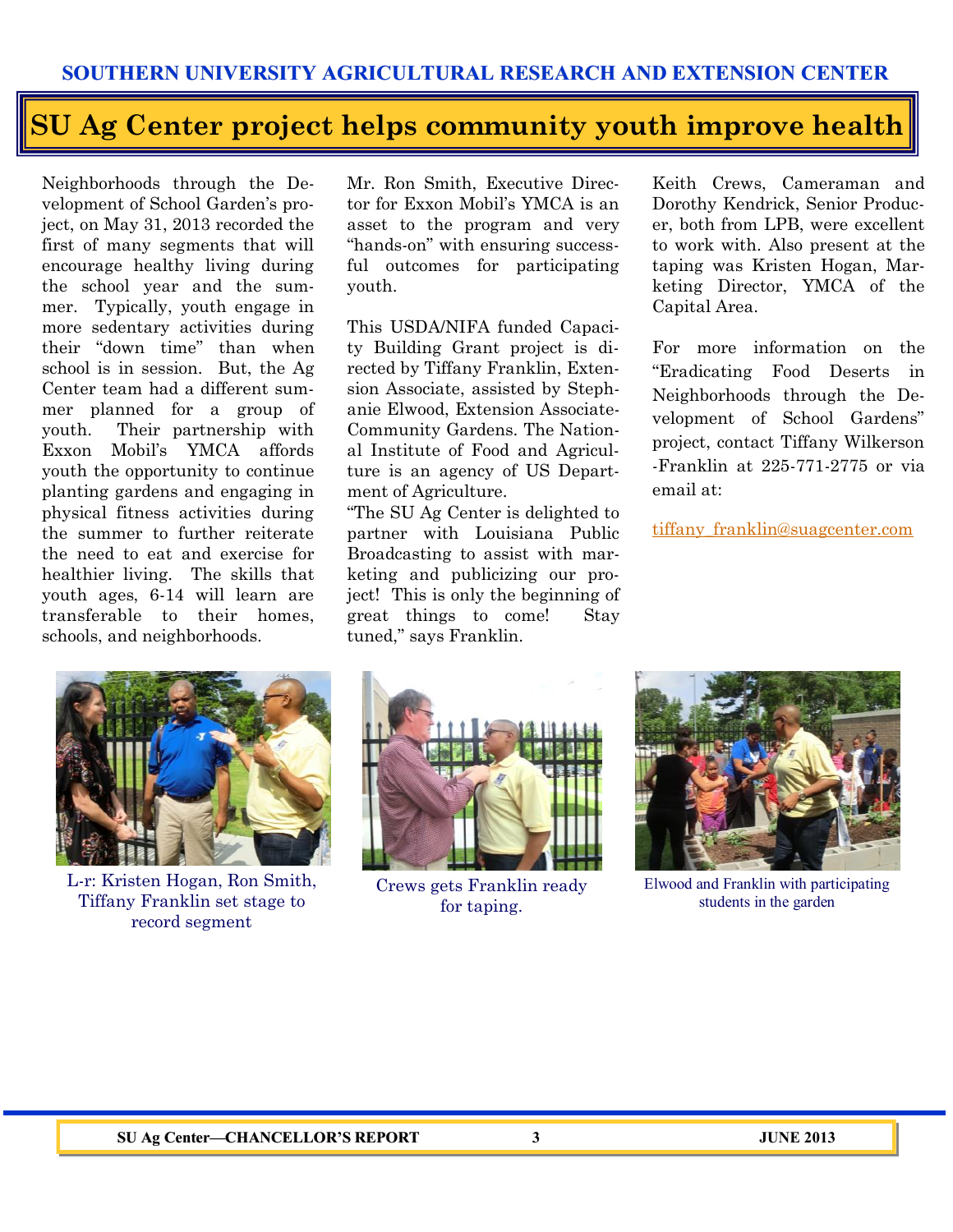## **SU Ag Center Hosts Summer Youth Academic Enhancement Program**

The Southern University Ag Center received 20 students to the 3rd "Academy for Academic Enhancement of High School Students in the Food and Agricultural Sciences" program on May 26, 2013. Chancellor Leodrey Williams, and Gina E. Eubanks, vice chancellor for Extension were among the administrators, faculty and staff of the Ag Center who brought greetings to the students and their families.

The five-week program, recruits students in 11th grade based on strict criteria to benefit from skill enriching activities ranging from classroom instruction to outdoor tours. Candidates were selected from East Baton Rouge and surrounding parishes. The goal of this all-expense paid residential program is to prepare youth for college or agriculture related careers.

Participants, who will live on Southern University campus will hone their skills on American College Test (ACT) taking, engage in other activities such as field trips. At the end of the program, participants will receive community service certificate and \$500 stipend.

The "Academy for Academic Enhancement of High School Students in the Food and Agricultural Sciences" is a US Department of Ag/National Institute of Food and Agriculture (NIFA) funded project directed by Zanetta Augustine and Dawn Mellion-Patin. "This program has been successful in increasing ACT scores as high as six points, thus qualifying students for TOPS and enrollment at Southern," Mellion-Patin said.

Taylor Opportunity Program for Students (TOPS) is a Louisiana scholarship program.

Participating students and their parishes: Ce'Layra Melodden, Madisson; Isaiah Smith, East Baton Rouge; Sankari Washington, Concordia; Devin Robbins, St. Helena; T"Quori McGahee, Morehouse; Justin Ward, Caldwell; Giavanna Leonard, Concordia; Victoria Nguyen, Jefferson; Henry Hardin, Franklin; Demetric Rollins, Franklin; Bianca Brewington, Franklin; Darron Mikell, Franklin; LeKedriyona Hawkins, Madison; Ebonie Isbell, East Baton Rouge; Morgan Lewis, St. Landry; Tyler Brown, St. Landry; Jessica Espree, St. Landry; Zoe Collins, Caddo; Taylor Franklin, East Baton Rouge; and KaDeidra Hootsell, East Carroll.

For further detail, contact Zanetta Augustine at 225-771-2591.





Chancellor Williams welcomes students Zanetta Augustine lays down the ground rules for students



Vice Chancellor Eubanks addresses students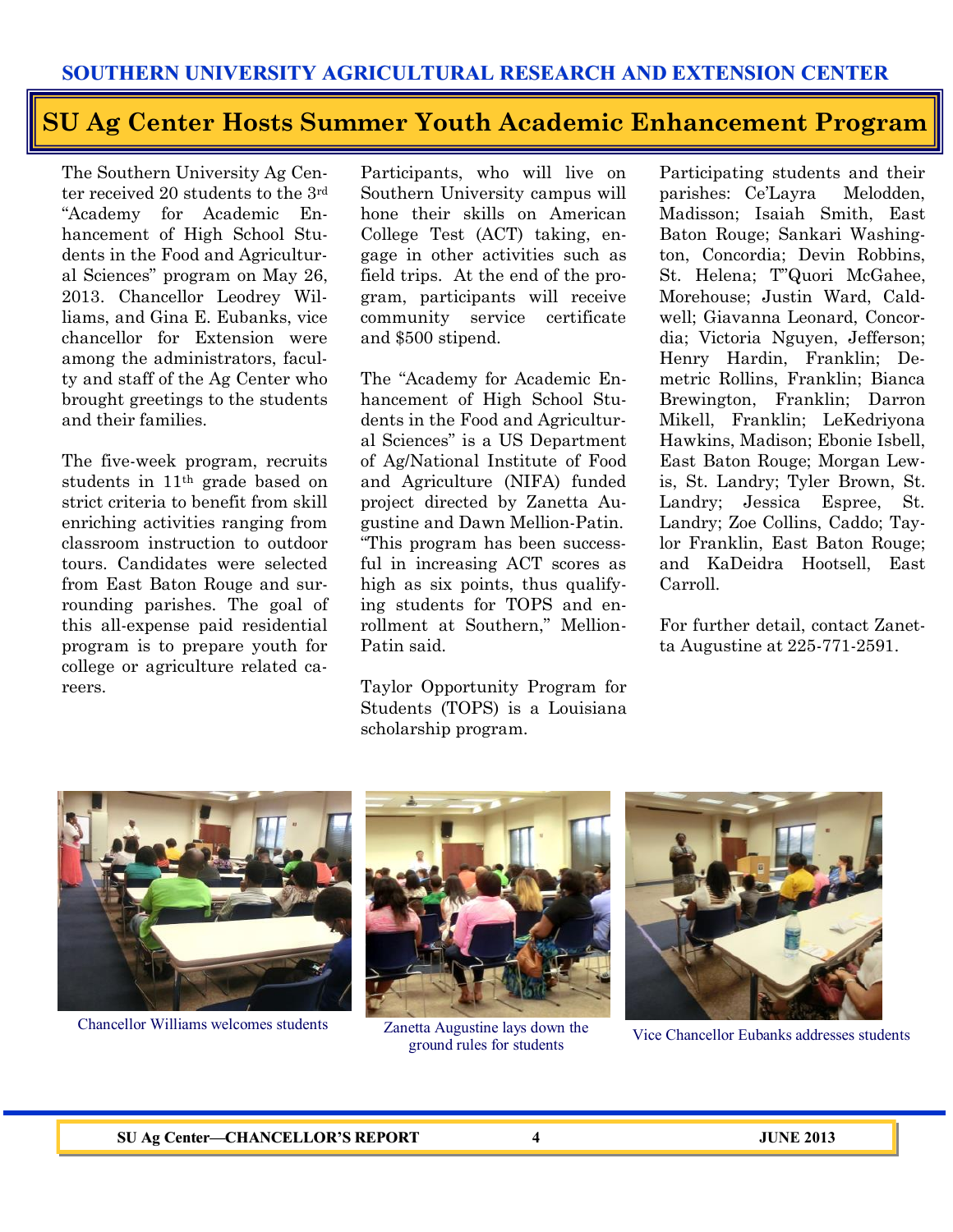#### **SOUTHERN UNIVERSITY AGRICULTURAL RESEARCH AND EXTENSION CENTER**

#### **BOLD Launches Course for Faith-Based Leaders in Pointe Coupee Parish**

The SU Ag Center has launched a series of classes for Faith-Based Leaders in New Roads, Pointe Coupee Parish. Dana Isaac, grant assistant for Building Opportunities through Leadership Development (BOLD), launched the initial "BOLD For Faith-Based Leaders Class" on Saturday, May 4, 2013 in New Roads, attracting 13 participants.

The program's main goal is to enhance and strengthen faith-based leaders and make them better equipped to serve their institutions and their communities. The classes will be held every Saturday, 10:00 a.m.-12:00 noon, for 6 weeks at the Pointe Coupee Community Resource Center, New Roads, LA, from May 4 - June 15. BOLD is a statewide grassroots leadership development project under the direction of Dr. Kenyetta Nelson-Smith, assistant specialist for community and economic development. BOLD for Faith-Based Leaders is an extension of the BOLD project, focused solely on faith-based institutions, which will empower persons in leadership positions to become more effective in their roles. The ultimate beneficiaries will be individuals and families in the faith communities that they lead.

For additional information, contact Dana Isaac at 225-771-3902 or [dana\\_isaac@suagcenter.com](mailto:dana_isaac@suagcenter.com)



**Isaac interacts with participants**

#### **Food Desert Project Holds its First Garden Graduation Ceremony**

The 1890 USDA Capacity Building Grant, "*Eradicating Food Deserts in Neighborhoods through the Development of School Gardens"*, directed by Tiffany Wilkerson-Franklin, held the first graduation and certificate ceremony. Since November, youth have been attending and participating in the school garden sessions and were awarded certificates of completion, which enable them to implement basic gardening strategies at home and in their neighborhoods. On May 6th and 15th, 80 certificates of completion were issued to students from the food desert school locations.

The celebration was led by Stephanie Elwood, Extension AssociateCommunity Gardens. Students were able to implement the overarching concept of the project, which is to "plant it, grow it, try it, like it"! Students from each of the schools developed gardens on the campuses of Scotlandville High, Scotlandville Pre-Engineering Academy and Southern Laboratory Schools.

The gardens have embraced the hands-on methods of learning by doing to properly grow their own food and promote and encourage healthier eating. Youth attending weekly sessions learned about food deserts and gained horticultural knowledge taught from the SUAR-EC self-produced Community Garden Curriculum.

Overall, the graduations were successful and each class celebrated by eating fresh salad, made from their own gardens! The teachers and students expressed their deep appreciation for the SU Ag Center's project.

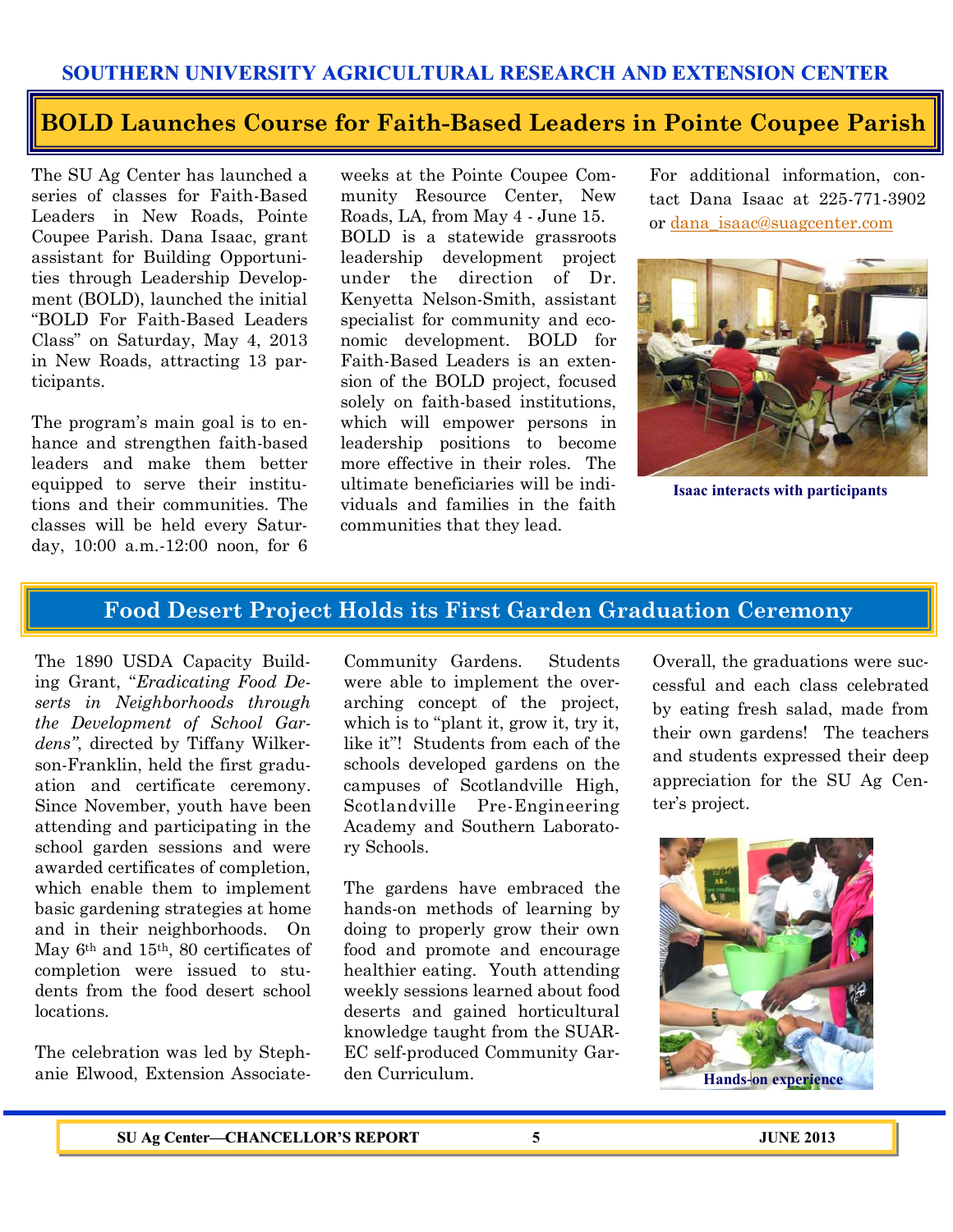### **FACULTY AND STAFF ACCOMPLISHMENTS AND ACTIVITIES**

#### **Marshall to Serve as LCAAA President**

Terrence Marshall, County Agent, East Baton Rouge Parish recently received the Louisiana County Agricultural Agents Association (LCAAA) President's Gavel and Sounding Board as the incoming association president. He will preside over the association meetings for the coming year. The gavel was made from a block of pecan tree taken from the residence of Seaman A. Knapp, founder of Extension in Louisiana in 1909. It was presented to the association in 1976 by Robert Verrett, Past President and John Jackson, then District Agent.

The **LCAAA** is a professional organization designed to give dignity to, and stimulate personal pride in the opportunity to serve the people of Louisiana in the important profession of agriculture and its related fields.

For further details, contact Terrence Marshall at ter[rence\\_marshall@suagcenter.com](mailto:terrence_marshall@suagcenter.com)



#### **Robinson Receives DSA Award**

**Carolyn Robinson**, Area Associate Agent, East and West Carroll Parishes, received the Distinguished Service Award (DSA) at the annual meeting of Louisiana Extension Association of Family and Consumer Sciences held May 1-3, 2013. The DSA is the highest award presented by the National Extension Association of Family and Consumer Sciences. The

#### award recognizes members for leadership, educational program efforts and professional development. Mrs. Robinson will also be recognized at the Galaxy Conference in Pittsburg.



#### **Retirement and Resignations**

Thus far in 2013, the SU Ag Center lost five employees in light of the looming budget reductions. Felix Mathieu, research associate, retired after three decades of service.

Daniele Coleman, finance department; Emily King, agriculture and natural resources; Kestee Weir, facilities, and Lisa Gray, animal science, resigned to pursue new opportunities.